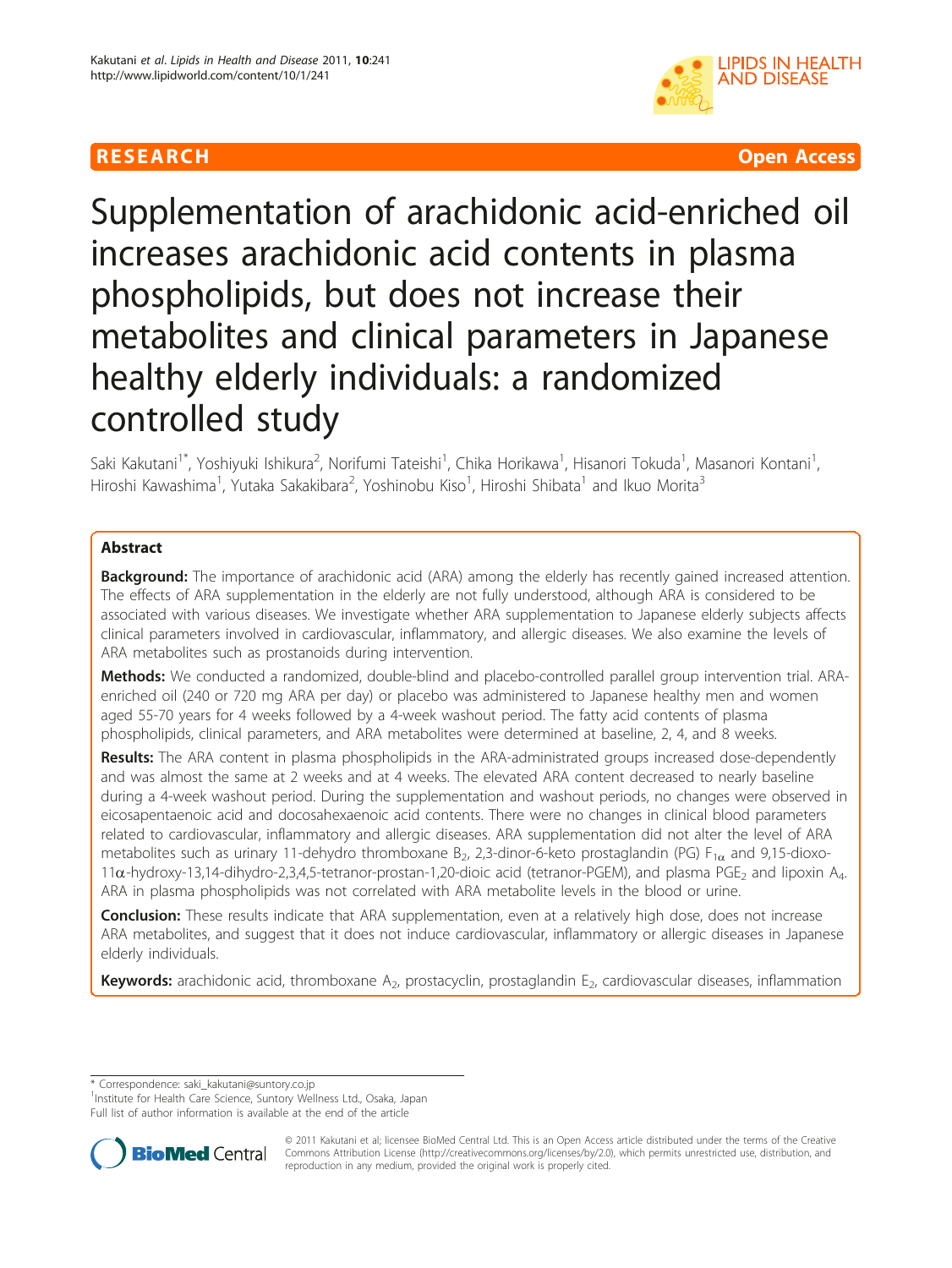#### Background

Arachidonic acid (ARA) is an n-6 essential fatty acid that is a major constituent of biomembranes. It is converted into lipid mediators that exert various physiological actions. ARA is synthesized in the body from dietary linoleic acid (LA) and additionally most adults consume 50-250 mg/day of ARA from foodstuffs [[1-3](#page-10-0)].

The consumption of ARA in breast milk is very important for infant development since the activity from LA conversion to ARA is low in infant [[4\]](#page-10-0). The conversion of LA to ARA declines with age [\[5](#page-10-0)], and the importance of ARA supplementation among the elderly has recently gained increased attention. It has been reported that supplementation with ARA among the elderly improves cognitive response [\[6](#page-10-0)] and coronary flow velocity reserve [\[7](#page-10-0)] and some animal studies support these findings [\[8](#page-10-0)-[11](#page-10-0)].

However, many studies show that lipid mediators derived from ARA are associated with various diseases. For example, thromboxane  $A_2$  (TXA<sub>2</sub>) is associated with cardiovascular diseases via its activation of thrombogenicity and vasoconstriction, whereas prostaglandin  $E_2$  $(PGE<sub>2</sub>)$  leads to inflammation and might enhance tumor growth [[12-14\]](#page-10-0). Levels of the urinary  $TXA_2$  metabolite, 11-dehydro TXB<sub>2</sub>, have been shown to be higher in patients with heart failure (3.4-fold), ischemic heart disease (1.4-fold) [\[15](#page-10-0)] and essential hypertension [[16\]](#page-10-0). Plasma  $PGE<sub>2</sub>$  levels are also high in patients with ulcerative colitis [[17](#page-10-0)] and advanced periodontitis [[18](#page-10-0)], and levels of its urinary metabolite, tetranor-PGEM, are epidemiologically higher in colorectal cancer [\[19](#page-10-0)]. The relationship between lipids mediators and diseases is speculated based on the fact that cyclooxygenase (COX) inhibitors are effective against these conditions [[14,20\]](#page-10-0).

Many clinical trials of ARA supplementation have been done on infants [\[4](#page-10-0)], but there are a few reports describe the administration of ARA or ARA-containing oil to adults [[21-23](#page-10-0)]. Among healthy males who consumed 1.5 g/day of ARA (as free ARA) for 50 days [[21,22\]](#page-10-0) or 838 mg/day of ARA for 4 weeks [[23](#page-10-0)] in randomized controlled studies, platelet aggregation did not change and adverse effects did not occur. Both urinary 11-dehydro  $TXB<sub>2</sub>$  and 2,3-dinor-6-keto  $PGF_{1\alpha}$  slightly increased in the former study [[22\]](#page-10-0). However, it remains unclear whether ARA intake evokes the clinical parameters in the speculated diseases in the elderly. It is also unclear whether ARA intake increases lipid mediators derived from ARA in the elderly.

The present study investigates the effects of 240 or 720 mg/day of ARA, which is much more than that derived from food, on Japanese healthy elderly individuals. We determined clinical parameters of cardiovascular, inflammatory, and allergic diseases in blood as well as ARA content in plasma phospholipids and urinary and plasma lipid mediators. Correlations between ARA content in plasma phospholipids and lipid mediator concentrations were also determined.

# Materials and methods

#### Study design

This randomized, double-blind and placebo-controlled parallel group intervention trial evaluated the effects of daily ARA supplementation on cardiovascular disease and/or inflammation. The Ethics Committee on Human Experimentation of Suntory Holdings Ltd. approved the study, which conformed to the principles set forth in the Declaration of Helsinki. Written informed consent was obtained from the participants of this study. Physiological parameters and blood and urine were sampled at the time of recruitment starting in August 2010. One hundred and eighteen participants were screened and randomly assigned to placebo, low-ARA or high-ARA groups. Participants received 10 gelatin-capsules containing either ARA or a placebo every morning for 4 weeks followed by a 4-week washout period. Blood and urine were sampled, a study diary was distributed and collected and dietary intake was assessed at baseline (week 0, within 4 weeks of recruitment) and again at 2, 4 and 8 weeks later. The fatty acid composition of the oils used in this study is shown in Table 1. The placebo

|  |  |  |  | Table 1 Fatty acid composition of test capsules |  |  |  |
|--|--|--|--|-------------------------------------------------|--|--|--|
|--|--|--|--|-------------------------------------------------|--|--|--|

| Fatty acids <sup>1</sup> | Group   |         |          |  |  |
|--------------------------|---------|---------|----------|--|--|
| (%)                      | Placebo | Low-ARA | High-ARA |  |  |
| 14:0                     | 0.0     | 0.2     | 0.5      |  |  |
| 15:0                     | 0.0     | 0.0     | 0.2      |  |  |
| 16:0                     | 12.2    | 11.9    | 11.3     |  |  |
| 16:1                     | 1.2     | 0.8     | 0.0      |  |  |
| 17:0                     | 0.0     | 0.1     | 0.3      |  |  |
| 18:0                     | 2.8     | 4.5     | 8.1      |  |  |
| 18:1                     | 72.3    | 50.3    | 6.3      |  |  |
| 18:2n-6                  | 9.6     | 9.4     | 8.9      |  |  |
| 18:3n-6                  | 0.0     | 0.9     | 2.6      |  |  |
| $18:3n-3$                | 0.7     | 0.6     | 0.4      |  |  |
| 20:0                     | 0.4     | 0.6     | 0.9      |  |  |
| 20:1                     | 0.3     | 0.3     | 0.4      |  |  |
| 20:2n-6                  | 0.0     | 0.2     | 0.7      |  |  |
| 20:3n-6                  | 0.0     | 1.4     | 4.0      |  |  |
| 20:4n-6                  | 0.0     | 14.2    | 42.9     |  |  |
| 22:0                     | 0.1     | 1.2     | 3.3      |  |  |
| 22:4n-6                  | 0.0     | 0.2     | 0.5      |  |  |
| 24:0                     | 0.0     | 2.6     | 7.5      |  |  |
| Others                   | 0.4     | 0.6     | 1.2      |  |  |

<sup>1</sup>14:0, myristic acid; 15:0, pentadecanoic acid; 16:0; palmitic acid; 16:1, palmitoleic acid; 17:0, heptadecanoic acid; 18:0, stearic acid; 18:1, oleic acid; 18:2n-6, linoleic acid; 18:3n-6, y-linolenic acid; 18:3n-3,  $\alpha$ -linolenic acid; 20:0, eicosanoic acid; 20:1, eicosenic acid; 20:2n-6, eicosadienoic acid; 20:3n-6, dihomo-g-linolenic acid; 20:4n-6, arachidonic acid; 22:0, behenic acid; 22:4n-6, docosatetraenoic acid; and 24:0, lignoceric acid.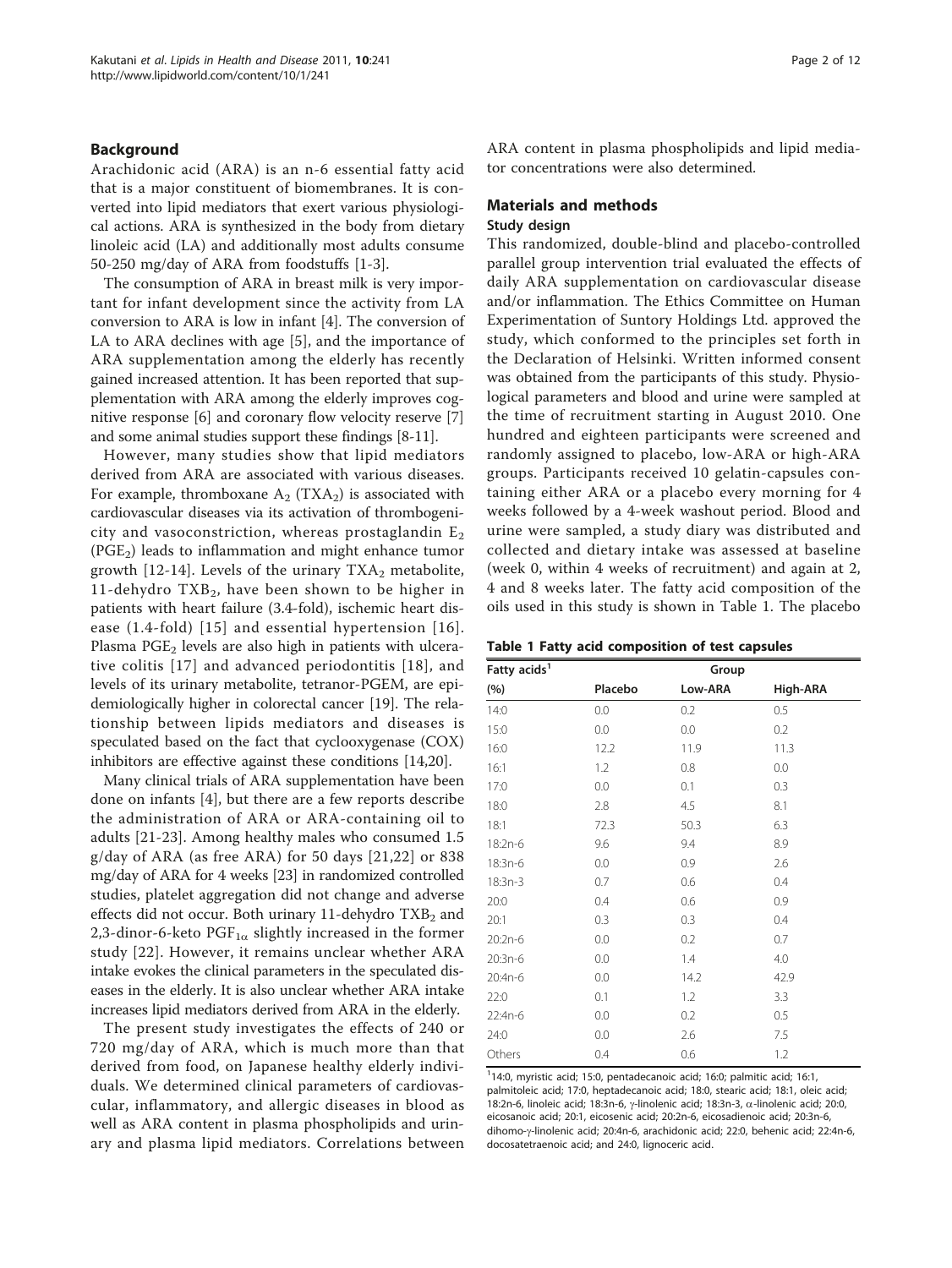group consumed 1700 mg/day of commercially available olive oil. The high-ARA group consumed 1700 mg/day of an ARA-enriched edible oil derived from Mortierella alpina (SUNTGA40S; 720 mg/day of ARA) [[24](#page-10-0)]. The low-ARA group received 570 mg/day of ARA-enriched oil and 1130 mg/day of olive oil (240 mg/day of ARA). Blood and urine samples were obtained after an overnight fast for  $> 10$  hours on the morning of each assessment. Cardiovascular risk parameters included prothrombin time (PT), activated partial thromboplastin time (APTT), antithrombin III (ATIII), high-sensitivity C-reactive protein (hs-CRP) and adiponectin. Allergic parameters included nonspecific immunoglobulin E (IgE) levels and eosinophils (EO). Inflammatory parameters comprised C-reactive protein (CRP), interleukin-6 (IL-6) and tumor necrosis factor- $\alpha$  (TNF- $\alpha$ ) levels. Urinalysis was conducted for quantitative analysis of creatinine (Cre) and qualitative analyses of protein, glucose and urobilinogen.

#### Participants

Healthy men and women aged 55-70 years living in Tokyo and its environs were recruited. Exclusion criteria were as follows: allergy to gelatin or olive oil; continuous consumption of drugs or supplements that affect lipid metabolism; continuous intake of non-steroidal antiinflammatory or anti-allergic drugs; a history of serious disorders such as cardiac infarction, cerebral infarction, stroke, cancer, asthma; and clinically significant systemic diseases. Participants were randomly assigned to the three groups matched by gender, age, hs-CRP, PT and estimated ARA content (%) in plasma phospholipids. To quickly estimate the ARA content in plasma phospholipids at the recruitment, the estimated ARA content was calculated from triglycerides (TG, mg/dL), phospholipids (PL, mg/dL) and the ARA content in total plasma fatty acids as: (ARA content in total plasma fatty acids)×(TG + PL)/PL. This rough estimation is based on the fact that the ARA content is much smaller in plasma TG than in plasma PL (the ARA in plasma TG is negligiblysmall for the rough estimation), and used only for quick assignment to the three groups.

#### Chemicals and apparatus

We purchased 11-dehydro TXB<sub>2</sub>, 9,15-dioxo-11 $\alpha$ hydroxy-13,14-dihydro-2,3,4,5-tetranor-prostan-1,20 dioic acid (tetranor-PGEM), lipoxin  $A_4$  (LX $A_4$ ), 11-dehydro  $TXB_2$ -d4, 9,15-dioxo-11 $\alpha$ -hydroxy-2,3,4,5-tetranorprostan-1,20-dioic-13,13,14,14,15,15-d6 acid (tetranor-PGEM-d6), and  $LXA<sub>4</sub>$ -d5 from Cayman Chemical (Ann Arbor, MI, USA). Fatty acid methyl esters were chromatographically separated and detected using an Agilent 6890 GLC system (Agilent Technologies, Santa Clara, CA, USA) equipped with a Supelco SP-2330 column (30

m × 0.32 mm × 0.2 μm, Sigma-Aldrich, St. Louis, MO, USA). Lipid mediators were chromatographically separated and detected using an Agilent 1200 HPLC system (Agilent Technologies) equipped with a Cadenza CD-C18 column (3  $\mu$ m, 2 mm i.d. × 150 mm, Imtakt, Kyoto, Japan) and a 4000 Q TRAP with electrospray interface (AB SCIEX, Foster City, CA, USA).

#### Fatty acid analysis

Lipids in plasma were extracted and purified by the method of Folch et al. [\[25](#page-10-0)]. Fatty acid residues in lipid fractions were analyzed by the method of Sakuradani et al. [[26\]](#page-10-0). In brief, each fraction was incubated with an internal standard (pentadecanoic acid) in methanolic HCl at 50°C for 3 h to transmethylate fatty acid residues to fatty acid methyl esters, which were extracted with  $n$ hexane and analyzed by capillary gas-liquid chromatography. Plasma was directly transmethylated without extraction or fractionation when we calculated the estimated ARA content in plasma phospholipids.

#### Analysis of urinary metabolites of lipid mediators

Urine samples were stored at -80°C for 5-41 days before measurement of metabolites.

Urinary 11-dehydro  $TXB<sub>2</sub>$  was measured by LC-MS/ MS. Urine samples (0.5 mL), to which 11-dehydro  $TXB<sub>2</sub>$ -d4 was added as an internal standard, were diluted with 1 mmol/L HCl to a final volume of approximately 3 mL and left for 1 h at room temperature. The mixtures were applied to preconditioned SPE cartridges (Empore disk cartridge C18-SD, 3M, St. Paul, MN, USA), and the cartridges were washed with 1 mmol/L HCl, water and hexane. 11-Dehydro  $TXB<sub>2</sub>$  and 11-dehydro  $TXB_2$ -d4 were then eluted with 1 mL of hexane/ethyl acetate (1/1, v/v). The eluates were dried by centrifugal evaporation, re-dissolved in 0.1 mL of acetonitrile/water/formic acid (250/750/1, v/v/v) and then transferred to brown glass vials at 10°C. Portions of these elute (20 μL) were injected into LC-MS/MS. Solvent A was 5 mM ammonium acetate (pH 5.5) and solvent B was acetonitrile. The separation was performed in an isocratic mode with 35% solvent B at a flow rate of 0.2 mL/min and a column temperature of 40°C. The mass spectrometer was operated in the negative ion mode.  $11$ -Dehydro TXB<sub>2</sub> and  $11$ -dehydro  $TXB<sub>2</sub>$ -d4 were detected in selected reaction monitoring (SRM) mode by monitoring mass transitions of  $m/z$  367  $\rightarrow$  305 for 11-dehydro TXB<sub>2</sub>, and *m/z* 371  $\rightarrow$  309 for 11-dehydro  $TXB_2$ -d4 at a collision energy of -23 V.

Urinary tetranor-PGEM was measured by LC-MS/MS according to the modified method of Murphey et al. [[27\]](#page-10-0). Urine samples (0.1 mL) to which tetranor-PGEMd6 was added as an internal standard were diluted with 1 mmol/L HCl to a final volume of approximately 1 mL.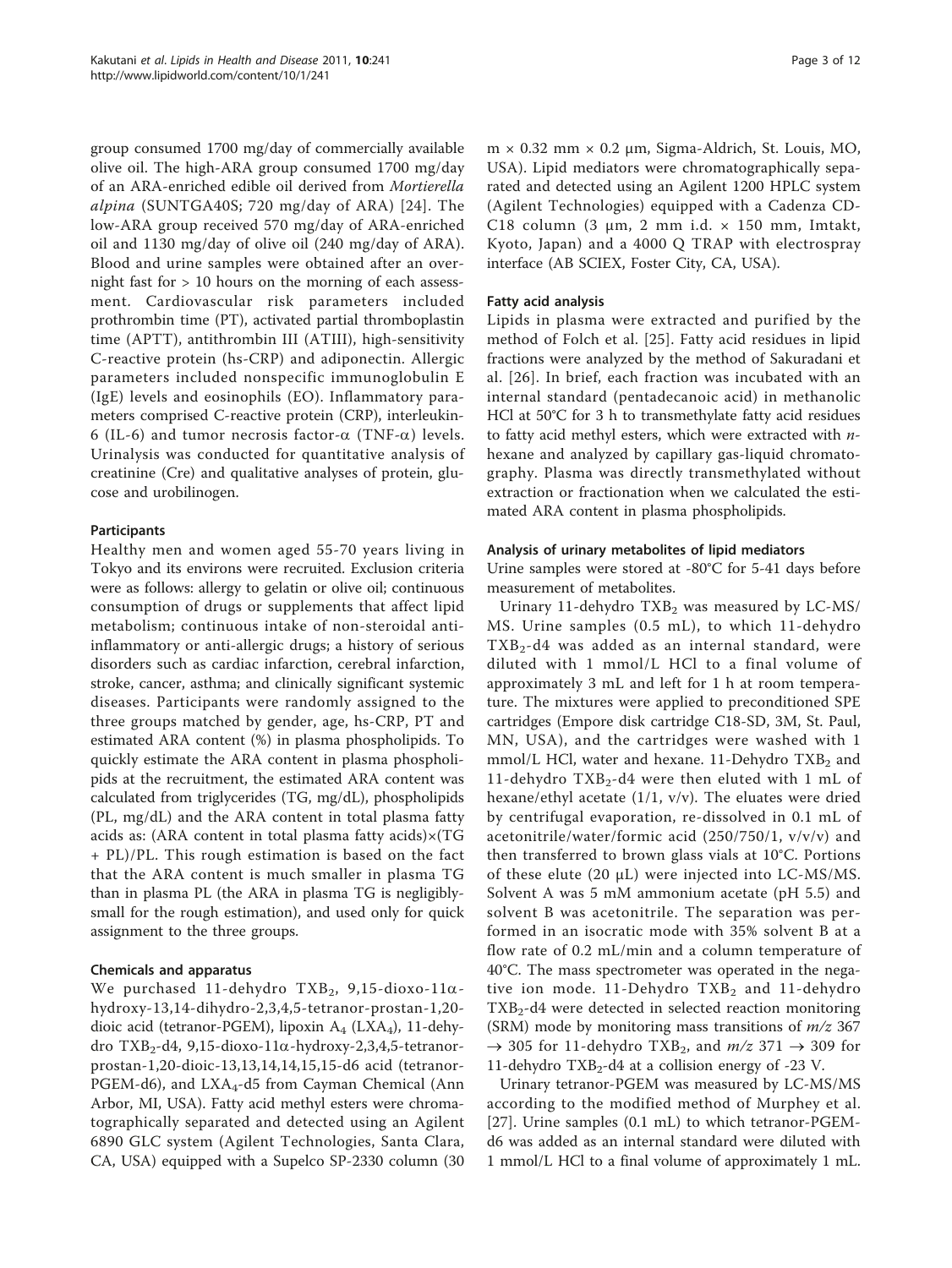The diluted samples were mixed with 0.5 mL of Omethylhydroxylamine hydrochloride in 1.5 M sodium acetate buffer pH 5 (16%, w/v) and left for 1 h at room temperature. The mixtures were applied to SPE cartridges as described above, and the cartridges were washed with 1 mmol/L HCl. Tetranor-PGEM and tetranor-PGEM-d6 were then eluted with 1 mL of ethyl acetate. The eluates were dried, re-solved and transferred as described above. Portions of these elute (20 μL) were injected into LC-MS/MS. Solvent A was water/formic acid (100/0.2, v/v) and solvent B was acetonitrile/methanol/formic acid (95/5/0.2, v/v/v). The separation was performed at a flow rate of 0.2 mL/min and a column temperature of 60°C using the following linear gradient: 0-4.8 min, 30 to 94% solvent B; 4.8- 5.75 min, 94 to 30% solvent B; 5.75-14.8 min, 30% solvent B. The mass spectrometer was operated in the negative ion mode. Tetranor-PGEM and tetranor-PGEM-d6 were detected in SRM mode by monitoring mass transitions at  $m/z$  385  $\rightarrow$  336 for tetranor-PGEM, and  $m/z$  391  $\rightarrow$  342 for tetranor-PGEM-d6 at a collision energy of -25 V.

Urinary 2,3-dinor-6-keto  $\text{PGF}_{1\alpha}$  was measured using an enzyme-linked immunosorbent assay (EIA) kit (2,3 dinor-6-keto Prostaglandin  $F_{1\alpha}$  EIA Kit, Cayman Chemical Company). Urine samples (0.5 mL) were diluted with 1 M sodium citrate buffer pH 4 to a final volume of approximately 1 mL and then vigorously mixed with 4 mL of ethyl acetate. The mixtures were separated by centrifugation and the upper phases were collected. The liquid-liquid extraction with ethyl acetate was performed three times and three upper phases of one urine sample were pooled. The pooled extracts were dried by centrifugal evaporation and re-dissolved in assay buffer for analysis.

#### Analysis of plasma lipid mediators

Blood samples for lipid mediators were collected in vacuum blood collection tubes containing EDTA-2Na and a final concentration of approximately 18 μM of sodium indomethacin. Plasma separated within 1 h was then stored at -80°C for 10-93 days before measurement of mediators.

Plasma  $PGE_2$  was measured using an EIA kit (Prostaglandin E<sub>2</sub> EIA Kit - Monoclonal, Cayman Chemical Company). Plasma samples  $(1 \text{ mL})$  to which 5  $\mu$ L of formic acid was added were diluted with 1 mmol/L HCl to a final volume of approximately 3 mL. The mixtures were applied to preconditioned SPE cartridges (BondElut C18, Agilent Technologies), and the cartridges were washed with 1 mmol/L HCl and hexane.  $PGE_2$  was then eluted with 1 mL of ethyl acetate/methanol (99/1, v/v). The eluates were dried by centrifugal evaporation and re-dissolved in assay buffer for analysis.

Plasma  $LXA<sub>4</sub>$  was measured by LC-MS/MS. Plasma samples (1 mL) to which  $LXA<sub>4</sub>$ -d5 was added as an internal standard were diluted with water/acetic acid (1000/5, v/v) to a final volume of approximately 3 mL and applied to preconditioned SPE cartridges (FOCUS, 20 mg/3 mL, Agilent Technologies). The cartridges were washed with water/acetic acid (1000/5, v/v) and water.  $LXA<sub>4</sub>$  and  $LXA<sub>4</sub>$ -d5 were then eluted with 1 mL of methanol/acetonitrile/acetic acid (600/300/1, v/v/v). The eluates were dried, re-solved and transferred as described above. Portions of these elute (20 μL) were injected into LC-MS/MS. Solvent A was water/formic acid (100/0.2, v/v) and solvent B was acetonitrile/methanol/formic acid (95/5/0.2,  $v/v/v$ ). The separation was performed at a flow rate of 0.2 mL/min and a column temperature of 60°C using the following linear gradient: 0-3.75 min, 50 to 98% solvent B; 3.75-5 min, 98% solvent B; 5-5.75 min, 98 to 50% solvent B; 5.75-14.8 min, 50% solvent B. The mass spectrometer was operated in the negative ion mode.  $LXA<sub>4</sub>$  and  $LXA<sub>4</sub>$ -d5 were detected in SRM mode by monitoring mass transitions at  $m/z$  351  $\rightarrow$  115 for LXA<sub>4</sub>, and  $m/z$  356  $\rightarrow$  115 for  $LXA<sub>4</sub>$ -d5 at a collision energy of -22 V.

#### Dietary assessment and study diary

Dietary habits during the preceding month were assessed using the brief self-administered diet history questionnaire (BDHQ) [[28](#page-10-0)]. Dietary intake was estimated using an ad hoc computer algorithm for the BDHQ based on the Standard Tables of Food Composition in Japan [[29,30](#page-10-0)]. Participants were asked to keep a record throughout the study about intake of the test capsules, the presence of symptoms, amount of exercise, amount of food and alcohol consumed and the use of medication.

#### Statistical analysis

Results are expressed as means ± SD. Hs-CRP values that exceeded the upper limit of detection  $(1000 \mu g/dL)$ were rounded down to 1000 μg/dL and comprised of one measurement in the low-ARA group at baseline, one in the placebo group, one in the low-ARA group at 2 weeks and two in the high-ARA group at 4 weeks.

For physiological parameters, blood biochemical parameters except hs-CRP, hematological parameters, fatty acid composition of plasma phospholipids, urinary metabolites of lipid mediators and plasma lipid mediators, intra-group comparisons at 2, 4 or 8 weeks versus baseline were analyzed by repeated ANOVA and Dunnett's test using the actual values; inter-group comparisons at 2, 4, or 8 weeks were analyzed by ANOVA and the Tukey-Kramer test using the changes from baseline values. For hs-CRP, intra-group comparisons were analyzed by Friedman test and Steel test; inter-group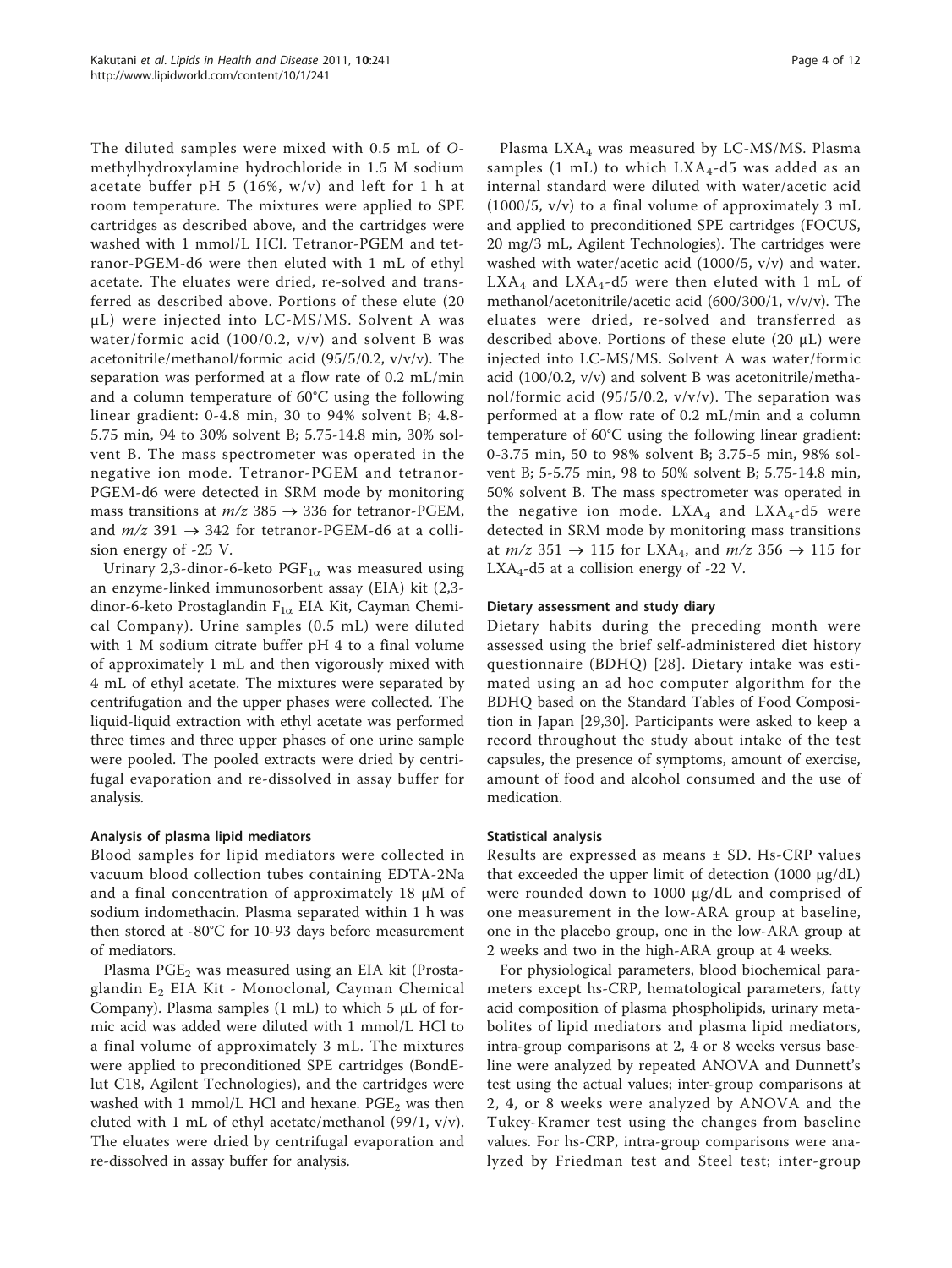comparisons were analyzed by Kruskal-Wallis test and Steel-Dwass test. For dietary intake of nutrients, intragroup comparisons at 4 weeks versus baseline were analyzed by a paired student t-test; inter-group comparisons at 4 weeks were analyzed by ANOVA and Tukey-Kramer test. For compliance rate, inter-group comparisons were analyzed by ANOVA and Tukey-Kramer test. For adverse events, inter-group comparisons were analyzed by Kruskal-Wallis test. All  $p$  values were two-tailed, and a  $p$  value of  $< 0.05$  was considered statistically significant.

### Results

#### Characteristics of the participants

One participant in the placebo group withdrew for personal reasons and another was excluded due to meeting one of the exclusion criteria. Thus, we analyzed data generated from 64 participants in three groups (placebo,  $n = 20$ ; low-ARA,  $n = 22$ ; and high-ARA,  $n = 22$ ) (Figure 1). The mean compliance rate was > 95% across the three groups and did not differ significantly among them. Side effects did not arise. The numbers of adverse events that developed were six among five participants in the placebo group, eight among six in the low-ARA group and twelve among six in the high-ARA group. None of these adverse events were severe and their frequency did not significantly differ among the groups. The adverse events were common cold (all groups), eczema (placebo and low-ARA groups), diarrhoea (high-



analysis.

ARA group), toothache (low-ARA group), and bone fracture (placebo group).

Baseline characteristics of the three groups are shown in Table 2. All groups were balanced with respect to gender, age, BMI, alcohol consumption, smoking status and exercise. Neither hs-CRP, PT nor cardiovascular risk parameters differed significantly among the groups. The mean ARA content in plasma phospholipids ranged from 8.2-8.8% among the three groups and other polyunsaturated fatty acids also did not differ among them. Macronutrient intake during the preceding month at baseline or at 4 weeks later did not differ among the groups or at any time point (Table [3\)](#page-5-0). The daily ARA intake derived from food ranged from 170-200 mg/day in all three groups with no significant differences. The daily intakes of DHA and EPA were 300-500 mg/day and 500-800 mg/day, respectively.

#### Fatty acid profiles of plasma phospholipids

The ARA content in plasma phospholipids in the high-ARA group increased from  $8.77 \pm 1.32\%$  (means  $\pm$  SD) at baseline to  $14.02 \pm 1.50\%$  at 2 weeks, and was almost the same at 4 weeks  $(14.33 \pm 2.14\%)$ . The elevated ARA content declined almost to the initial level during

#### Table 2 Baseline characteristics of the participants<sup>1</sup>

|                              |                   |                 | Group            |                 |
|------------------------------|-------------------|-----------------|------------------|-----------------|
| Characteristics <sup>2</sup> |                   | Placebo         | Low-ARA          | High-ARA        |
|                              |                   | $(n = 20)$      | $(n = 22)$       | $(n = 22)$      |
| Gender (Female)              | n                 | 12              | 13               | 12              |
| Age                          | У                 | $63.1 \pm 3.8$  | $62.8 \pm 4.3$   | $62.9 + 4.2$    |
| <b>BMI</b>                   | kg/m <sup>2</sup> | $21.5 \pm 2.4$  | $22.5 \pm 2.0$   | $22.5 \pm 3.1$  |
| Alcohol consumption          |                   |                 |                  |                 |
| Positive                     | n.                | 11              | 13               | 9               |
| Negative                     | n                 | 9               | 9                | 13              |
| Smoking status               |                   |                 |                  |                 |
| Positive                     | n                 | $\overline{4}$  | 3                | 3               |
| Negative                     | n                 | 16              | 19               | 19              |
| <b>Exercise</b>              |                   |                 |                  |                 |
| Habitual                     | n                 | 11              | 15               | 14              |
| Nonhabitual                  | n.                | 9               | 7                | 8               |
| hs-CRP                       | µg/dL             | $113 \pm 98$    | $106 \pm 153$    | $104 \pm 116$   |
| PT                           | $\%$              | $91.4 + 8.5$    | $91.4 + 8.6$     | $91.5 \pm 6.5$  |
| HbA1c                        | $\%$              | $4.9 + 0.2$     | $4.9 \pm 0.3$    | $4.9 \pm 0.4$   |
| FA composition               |                   |                 |                  |                 |
| 18:2n-6                      | $\%$              | $18.33 + 2.64$  | $18.91 \pm 2.16$ | $17.78 + 2.62$  |
| 20:4n-6                      | $\%$              | $8.27 + 1.26$   | $8.61 + 0.92$    | $8.77 + 1.32$   |
| $20:5n-3$                    | $\%$              | $2.85 \pm 1.30$ | $3.17 \pm 1.42$  | $3.59 \pm 2.16$ |
| $22:6n-3$                    | %                 | $7.83 + 1.42$   | $8.10 \pm 1.27$  | $8.41 \pm 2.29$ |

<sup>1</sup>Values are means  $\pm$  SD. No significance among the groups (ANOVA and Tukey-Kramer or Kruskal-Wallis tests).

<sup>2</sup>hs-CRP, high-sensitivity CRP; PT, prothrombin time; HbA1c, hemoglobin A1c; FA, fatty acid; 18:2n-6, linoleic acid; 20:4n-6, arachidonic acid; 20:5n-3, eicosapentaenoic acid; 22:6n-3, docosahexaenoic acid.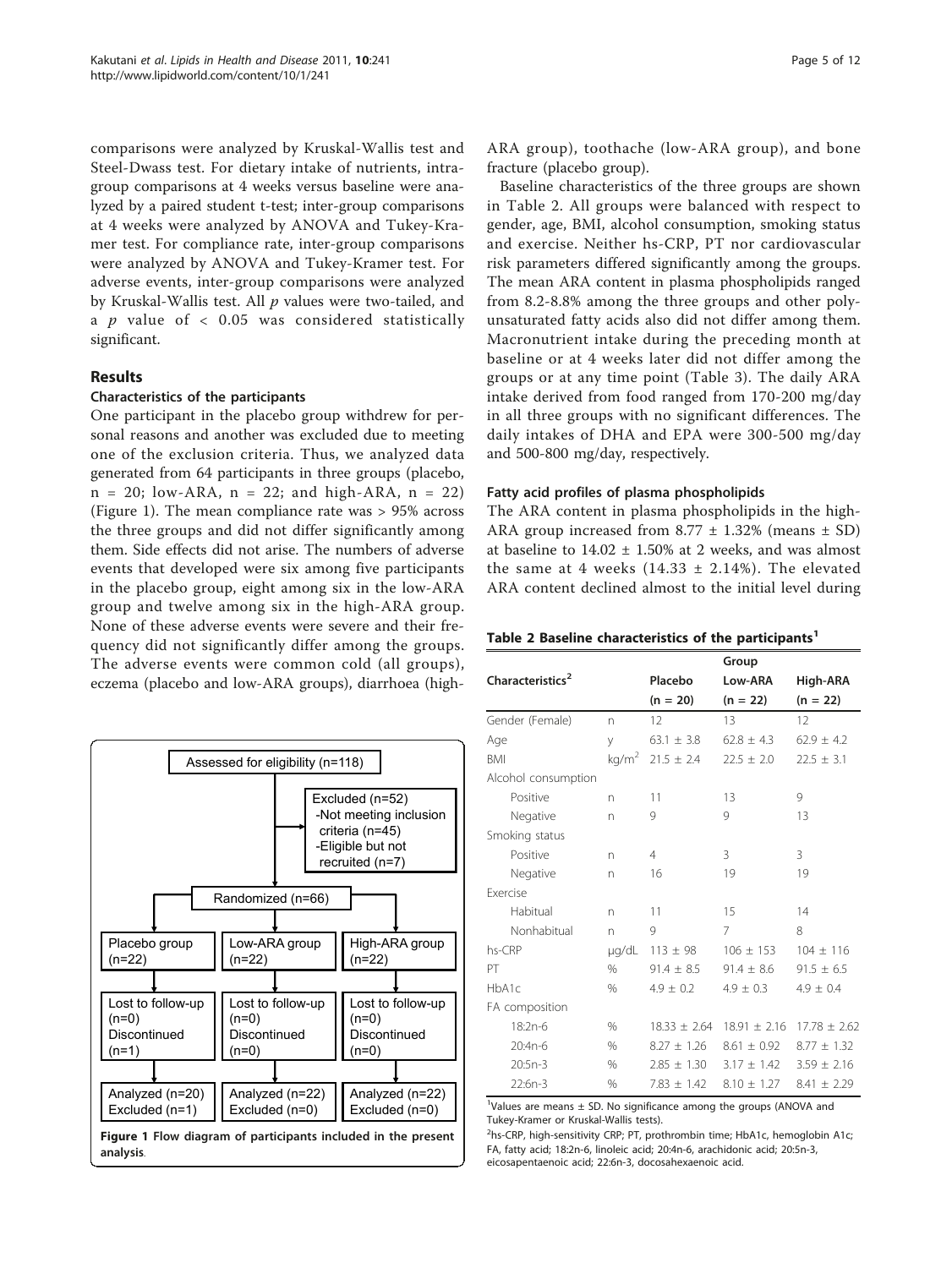| <b>Nutrient</b> |        |                 | Baseline (week 0) |                  |                  | Supplementation (week 4) |                  |  |  |
|-----------------|--------|-----------------|-------------------|------------------|------------------|--------------------------|------------------|--|--|
|                 |        | Placebo         | Low-ARA           | High-ARA         | Placebo          | Low-ARA                  | High-ARA         |  |  |
| Energy          | kcal/d | $1871 \pm 483$  | $1779 + 439$      | $2017 + 636$     | $1973 + 550$     | $1748 + 410$             | $1945 + 497$     |  |  |
| Protein         | q/d    | $73.4 \pm 21.6$ | $67.1 + 17.2$     | $78.0 + 22.2$    | $74.6 + 21.4$    | $68.9 + 17.8$            | $77.0 + 21.4$    |  |  |
| Carbohydrate    | q/d    | $256 \pm 68$    | $234 + 82$        | $260 \pm 91$     | $278 \pm 76$     | $227 \pm 63$             | $259 \pm 74$     |  |  |
| Total fat       | q/d    | $56.0 \pm 19.1$ | $52.8 \pm 16.6$   | $61.0 \pm 21.9$  | $56.5 + 22.3$    | $52.4 \pm 14.8$          | $57.5 + 16.8$    |  |  |
| <b>SFA</b>      | q/d    | $16.2 \pm 6.3$  | $14.7 \pm 5.0$    | $16.3 \pm 6.7$   | $15.5 \pm 8.1$   | $14.1 \pm 4.4$           | $15.2 \pm 5.2$   |  |  |
| <b>MUFA</b>     | q/d    | $19.3 \pm 7.0$  | $18.4 \pm 6.4$    | $21.8 \pm 8.2$   | $19.6 + 7.6$     | $18.4 \pm 5.7$           | $20.4 \pm 6.1$   |  |  |
| PUFA            | q/d    | $13.1 \pm 4.6$  | $12.7 \pm 3.6$    | $14.8 \pm 4.7$   | $13.8 \pm 4.3$   | $12.8 \pm 3.4$           | $14.1 \pm 4.0$   |  |  |
| $18:2n-6$       | q/d    | $9.96 \pm 3.52$ | $9.76 \pm 2.85$   | $11.12 \pm 3.60$ | $10.59 \pm 3.34$ | $9.71 \pm 2.56$          | $10.74 \pm 3.05$ |  |  |
| $20:4n-6$       | mg/d   | $174 + 56$      | $170 + 71$        | $199 + 74$       | $172 \pm 67$     | $174 + 73$               | $189 + 66$       |  |  |
| $18:3n-3$       | q/d    | $1.61 \pm 0.61$ | $1.52 \pm 0.48$   | $1.79 \pm 0.62$  | $1.67 \pm 0.57$  | $1.51 \pm 0.41$          | $1.71 \pm 0.51$  |  |  |
| $20:5n-3$       | mg/d   | $377 \pm 215$   | $315 \pm 172$     | $447 \pm 163$    | $366 + 197$      | $367 + 190$              | $399 + 202$      |  |  |
| $22:6n-3$       | mg/d   | $616 \pm 323$   | $538 + 267$       | $729 + 261$      | $600 + 289$      | $611 + 301$              | $658 \pm 306$    |  |  |

<span id="page-5-0"></span>Table 3 Calculated daily nutrient intake at baseline and after four weeks of supplementation <sup>1</sup>

Values are means ± SD (n = 20, placebo group; n = 22, low-ARA; n = 22, high-ARA). No significant differences between time points (Student's t-test) or groups (ANOVA and Tukey-Kramer test).

<sup>2</sup>SFA, saturated fatty acid; MUFA, monounsaturated fatty acid; PUFA, polyunsaturated fatty acid; 18:2n-6, linoleic acid; 20:4n-6, arachidonic acid; 18:3n-3, α-<br>linolenic acid: 20:5n-3, eicosanentaenoic acid: and 22:6n-3, linolenic acid; 20:5n-3, eicosapentaenoic acid; and 22:6n-3, docosahexaenoic acid.

the 4-week washout period  $(10.00 \pm 1.39%)$  (Figure 2A). The time course of the ARA increase tended to be similar in the low-ARA group. The ARA content in the low-ARA group was  $8.61 \pm 0.92\%$  at baseline,  $11.30 \pm 1.55\%$ at 2 weeks, and  $11.15 \pm 1.52\%$  at 4 weeks; the value declined during the washout period. The ARA content in the placebo group remained unchanged throughout the study.

In the high-ARA group, the LA content in plasma phospholipids inversely declined from 17.78 ± 2.62% at baseline to  $14.10 \pm 2.36\%$  at 4 weeks and then increased almost to baseline levels during the 4 week washout period  $(17.41 \pm 2.73%)$  (Figure 2B). The EPA and DHA contents in plasma phospholipids were unchanged throughout the study period in all groups (Figure 2C and 2D).

#### Clinical parameters of cardiovascular diseases and inflammation

Changes in clinical parameters associated with cardiovascular risk, allergy and inflammation are shown in Figure [3](#page-6-0). Although some parameters the groups or time points differed significantly, all values were within the normal ranges and did not change according to ARA supplementation. Physiological, blood biochemical and hematological parameters were also within normal ranges and were unaffected by dose of ARA (Additional file [1,](#page-9-0) Table S1). Urinary findings were normal in all groups (data not shown).



week washout. Placebo, low-ARA and high-ARA groups are indicated by open circles, closed diamonds and closed squares, respectively. Values are means  $\pm$  SD (n = 20 (placebo) and n = 22 (in each low- and high-ARA group)). \*p < 0.05, \*\*p < 0.01 vs. baseline in group (repeated ANOVA and Dunnett's test).  ${}^{t}p$  < 0.05 vs. placebo group and  ${}^{5}p$  < 0.05 vs. low-ARA group when amount of change from baseline significantly differed at each time point (ANOVA and Tukey-Kramer test).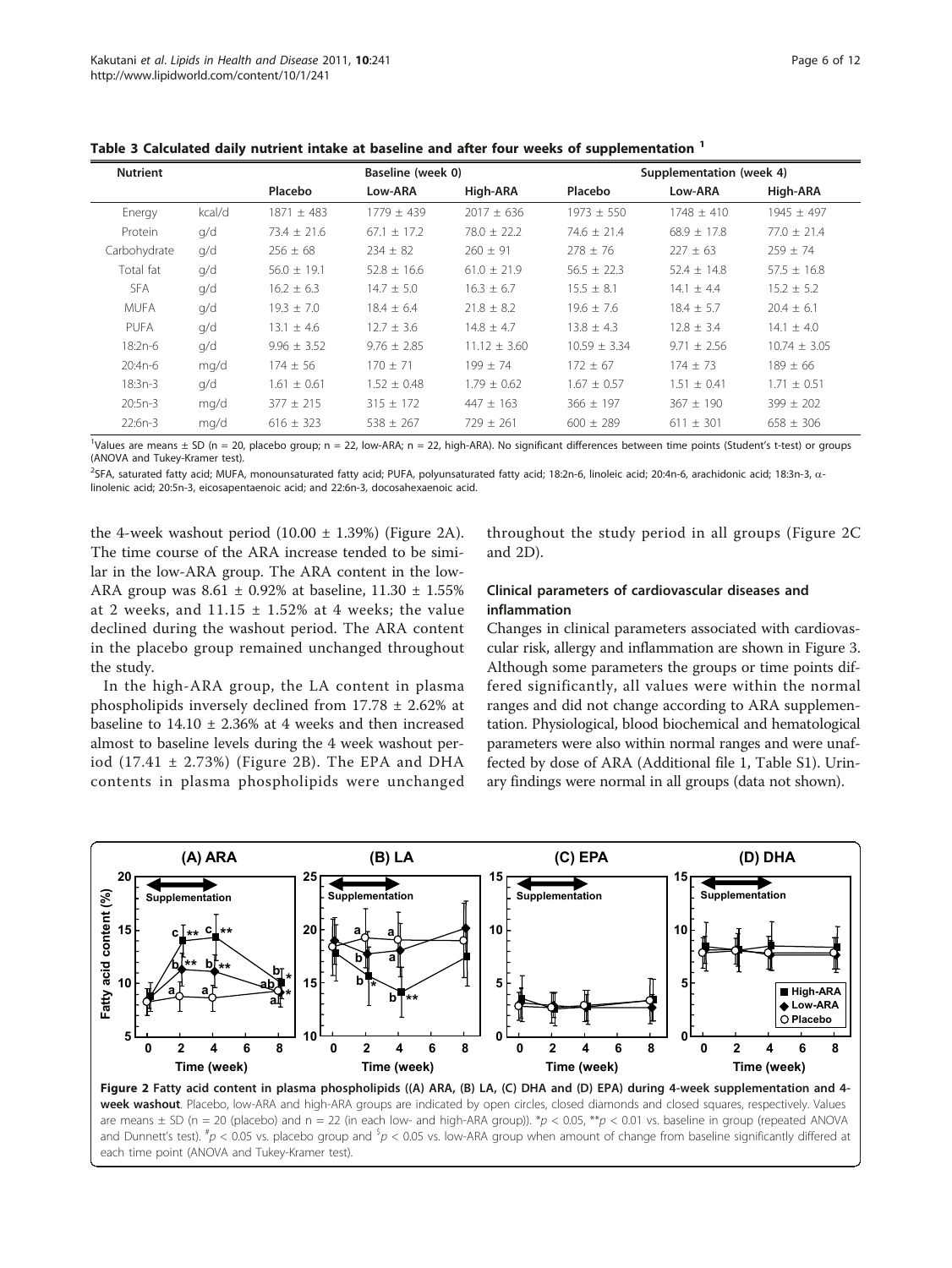<span id="page-6-0"></span>

#### Levels of ARA metabolites in urine and blood

Concentrations of ARA metabolites in urine and blood are shown in Figure [4.](#page-7-0) Initial concentrations of urinary metabolites in the placebo, the low-ARA and the high-ARA groups were not significantly different. After the supplementation for 4 weeks, none of the urinary metabolites in the low-ARA and high-ARA groups significantly increased from initial levels; there were no differences among the groups at 2 and 4 weeks. At 4 weeks, the concentrations of 11-dehydro  $TXB_2$ , 2,3dinor-6-keto  $PGF_{1\alpha}$  and tetranor-PGEM in the low-ARA group were 0.160 ± 0.156 (Figure [4A](#page-7-0)), 20.6 ± 16.7 (Figure [4B\)](#page-7-0) and 8.41 ± 3.63 ng/mg Cre, respectively (Figure [4C\)](#page-7-0); those in high-ARA group were  $0.222 \pm$ 0.215 (Figure [4A\)](#page-7-0),  $16.4 \pm 14.1$  (Figure [4B](#page-7-0)) and  $16.4 \pm 14.1$ 14.1 ng/mg Cre, respectively (Figure [4C](#page-7-0)).

Plasma ARA-metabolites were also unchanged from the initial levels during the supplementation and showed no differences at 2 and 4 weeks among the three groups. The initial concentrations of  $PGE_2$  in the placebo, the low-ARA and the high-ARA groups were  $8.12 \pm 1.96$ , 9.52  $\pm$  2.48 and 10.9  $\pm$  3.79 pg/mL, respectively (Figure [4D](#page-7-0)), and those of LXA<sub>4</sub> were 11.9  $\pm$  10.8, 25.4  $\pm$  50.0 and 19.9  $\pm$  18.7 pg/mL, respectively (Figure [4E](#page-7-0)), respectively. After the supplementation for 4 weeks, the concentrations of  $PGE_2$  and  $LXA_4$  in the low-ARA group were 8.37  $\pm$  2.40 (Figure [4C](#page-7-0)) and 20.4  $\pm$  17.1 pg/mL, respectively (Figure [4E\)](#page-7-0); those in the high-ARA group were 8.44  $\pm$  2.33 (Figure [4C](#page-7-0)) and 17.7  $\pm$  10.7 pg/mL, respectively (Figure [4E\)](#page-7-0).

None of the ARA metabolites measured in urine and blood measured was correlated with ARA contents in plasma phospholipids at 4 weeks of ARA supplementation (Figure [5](#page-8-0)).

#### **Discussion**

The present study clarified that in spite of the increase in ARA levels in plasma phospholipids, plasma clinical parameters of cardiovascular, inflammatory and allergic diseases and levels of ARA metabolites in urine and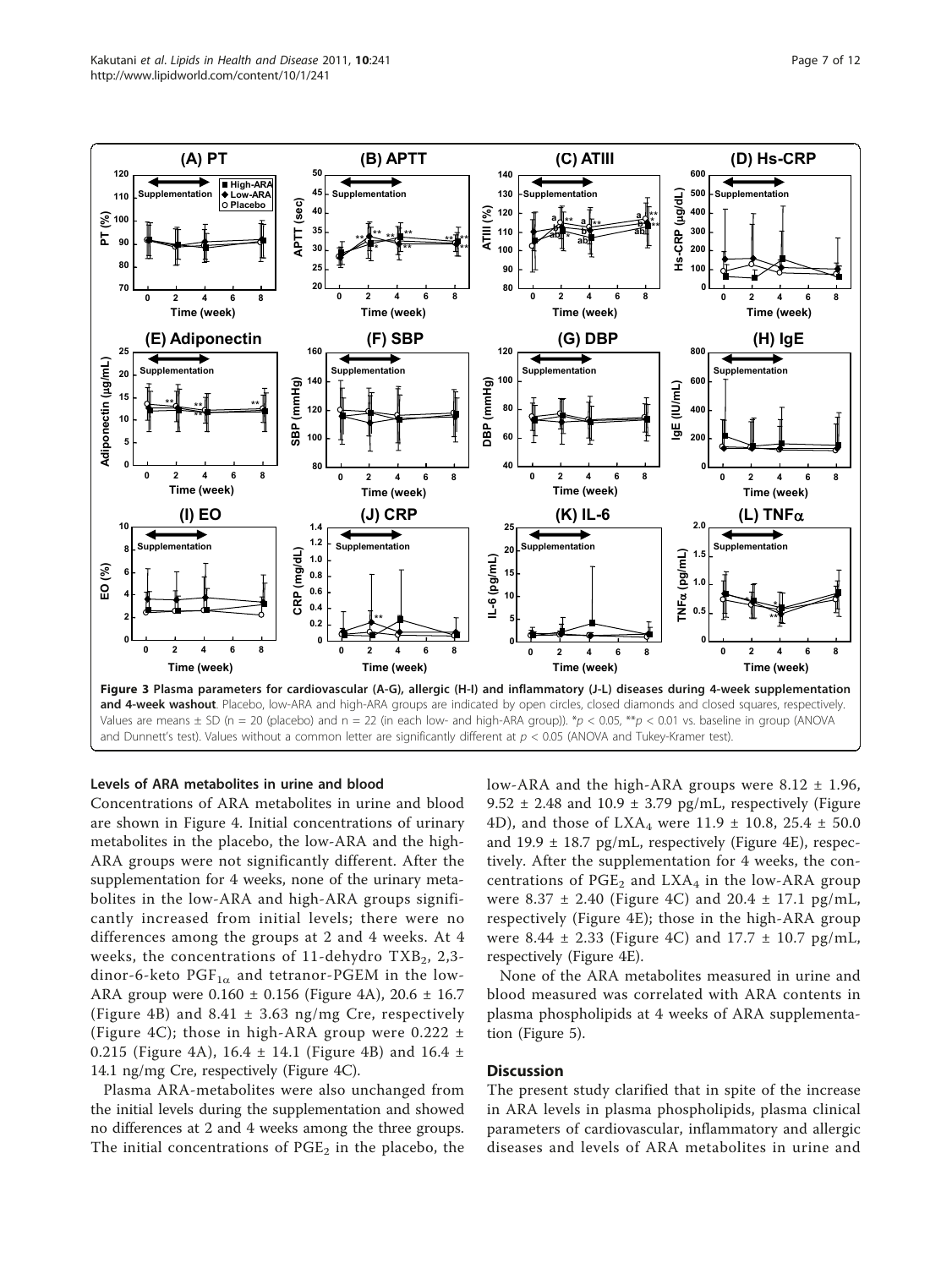<span id="page-7-0"></span>

blood were not altered among the healthy elderly participants whose diet was supplemented with an ARAenriched oil (240 or 720 mg/day ARA) for 4 weeks.

In previous studies, ARA content in plasma phospholipids increased by 0.7% in young females supplemented with 80 mg/day of ARA for 3 weeks [\[31\]](#page-10-0), 2.0% in elderly males given 240 mg/day of ARA for 4 weeks [\[6\]](#page-10-0), and by 4.3% in adult males given 838 mg/day of ARA for 4 weeks [\[23](#page-10-0)]. In the present study, supplementation with 240 and 720 mg/day of ARA increased ARA content by 2.54% and 5.56%, respectively (Figure [2\)](#page-5-0), which was consistent with these findings. These results suggest that age or gender of participants has little effect of ARA supplementation on the increase in plasma ARA content. The results also suggest that the plasma ARA content increases dose-dependently with ARA up to at least around 800 mg/day. The ARA content in plasma phospholipids increased at 2 weeks and was almost the same between at 2 weeks and 4 weeks. The elevated ARA content decreased to almost the initial level during the 4-week washout period regardless of an intake of 240

mg/day or 720 mg/day of ARA. These results were similar to findings seen during intake of 838 mg/day of ARA [[23](#page-10-0)]. The intake of ARA caused a rapid increase in plasma ARA levels but more than 2 weeks of supplementation did not result in any further increases. This is different from DHA, because the velocity of both increases and decreases in plasma DHA content seems slower when fish oil is administered and discontinued during a washout period [[32\]](#page-10-0). The changes in the other fatty acids were also characteristic since plasma DHA and EPA contents remained unchanged throughout the period. The relatively high intake of DHA+EPA (approximately 1 g/day) in the present study (Table [3](#page-5-0)) might also have contributed to maintaining plasma DHA and EPA levels. The plasma LA content changed in parallel with the plasma ARA content (Figure [2](#page-5-0)). A previous study also noted this phenomenon [[23\]](#page-10-0). Although ARA and DHA are considered to compete against each other, ARA intake does not reduce plasma DHA content, whereas intake of DHA and EPA reduces both plasma ARA and LA contents [[32,33](#page-10-0)]. The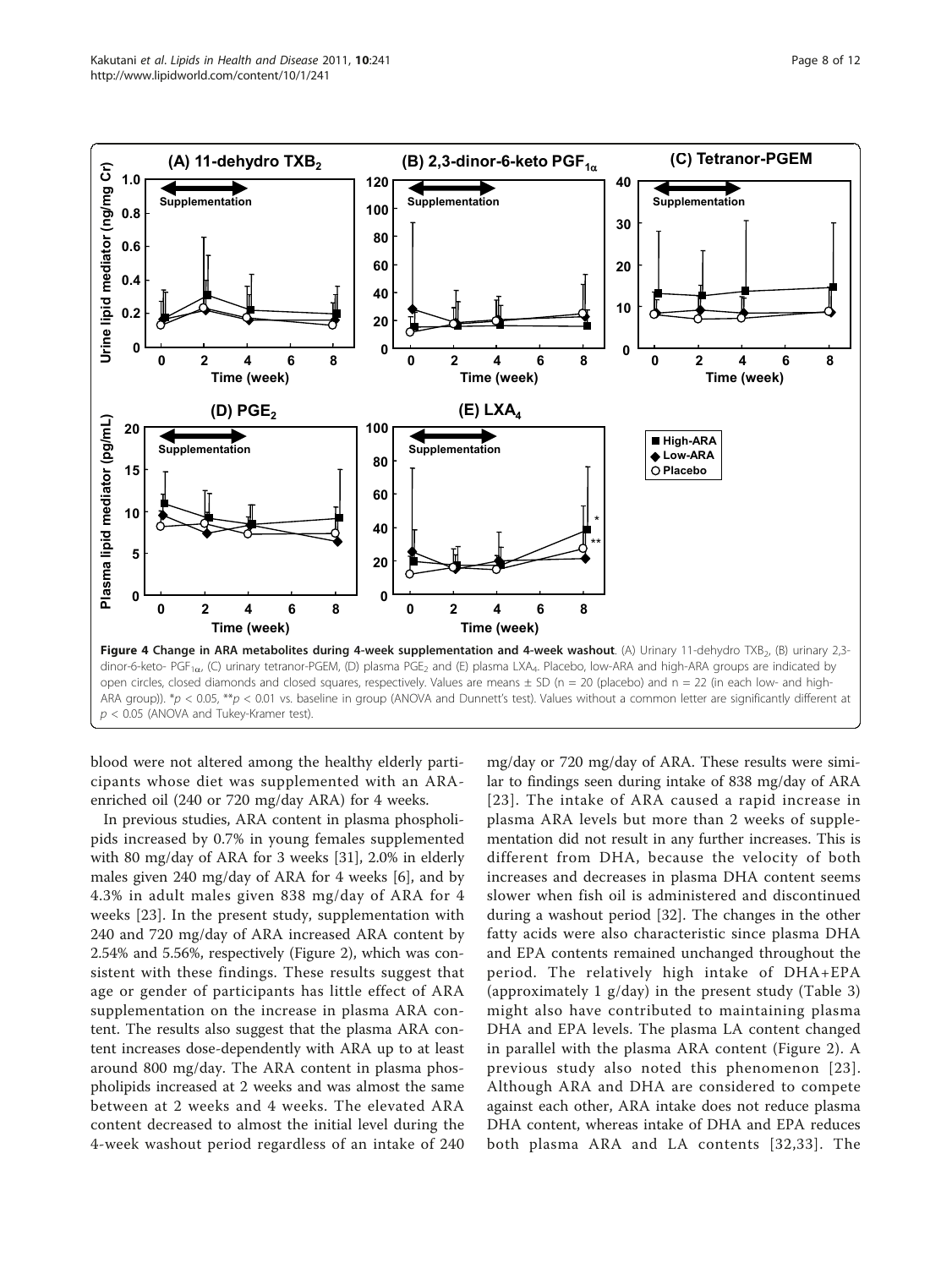<span id="page-8-0"></span>

analyses (A)-(E).

specificity of incorporation into plasma phospholipids from dietary fatty acids seems to be in the order of DHA, EPA > ARA > LA. The reason for the difference between ARA and DHA incorporation is unclear, but the specificity of some enzymes associated with acylation and/or deacylation of each fatty acid might be involved.

Platelet aggregation remains unaffected by an ARA intake of 1.5 g/day or 838 mg/day in randomized controlled studies [[21,23\]](#page-10-0). The present study found that parameters of the coagulation system (PT, APTT and ATIII) remained unaltered and within the normal range. Parameters of chronic inflammation such as plasma hs- $CRP$ , TNF $\alpha$  and IL-6, which are risk factors for cardiovascular disease, remained unchanged, as did plasma adiponectin, which is thought to reduce the risk for cardiovascular diseases. These results suggest that ARA intake does not affect the risk for cardiovascular disease. The parameters for inflammatory diseases (CRP,  $TNF\alpha$ and IL-6) and allergic diseases (IgE and eosinophil) were similarly unchanged, suggesting that ARA intake does not evoke inflammatory or allergic diseases. Furthermore, general blood biochemical and hematological parameters remained within normal ranges (Additional file [1,](#page-9-0) Table S1). Thus, ARA intake appears to be safe under the conditions described here.

In this study, we measured TXA<sub>2</sub>, PGI<sub>2</sub>, PGE<sub>2</sub> and  $LXA<sub>4</sub>$ . TXA<sub>2</sub> causes platelet aggregation and vasoconstriction, which are considered to lead to cardiovascular disease,  $PGI<sub>2</sub>$  competes against  $TXA<sub>2</sub>$  and suppresses cardiovascular disease and  $PGE<sub>2</sub>$  has various physiological roles, one of which is an inflammatory trigger in addition to possible involvement in cancer growth.  $LXA<sub>4</sub>$  has effects opposite to  $PGE<sub>2</sub>$ , and reduces inflammation and cancer growth [\[34](#page-10-0)]. Considering their association with diseases, we estimated  $TXA_2$  and  $PGI_2$ production as urinary 11-dehydro  $TXB<sub>2</sub>$  and 2,3-dinor-6-keto  $PGF_{1\alpha}$ , respectively. The reported urinary concentration of 11-dehydro  $TXB<sub>2</sub>$  is 1.489 ng/mg Cre in patients with heart failure, 0.632 ng/mg Cre in those with ischemic heart disease, 0.44 ng/mg Cre in healthy controls [\[15](#page-10-0)] and around 0.6 ng/mg Cre in patients with essential hypertension and retinopathy [\[16\]](#page-10-0). The mean concentration of  $11$ -dehydro TXB<sub>2</sub> throughout the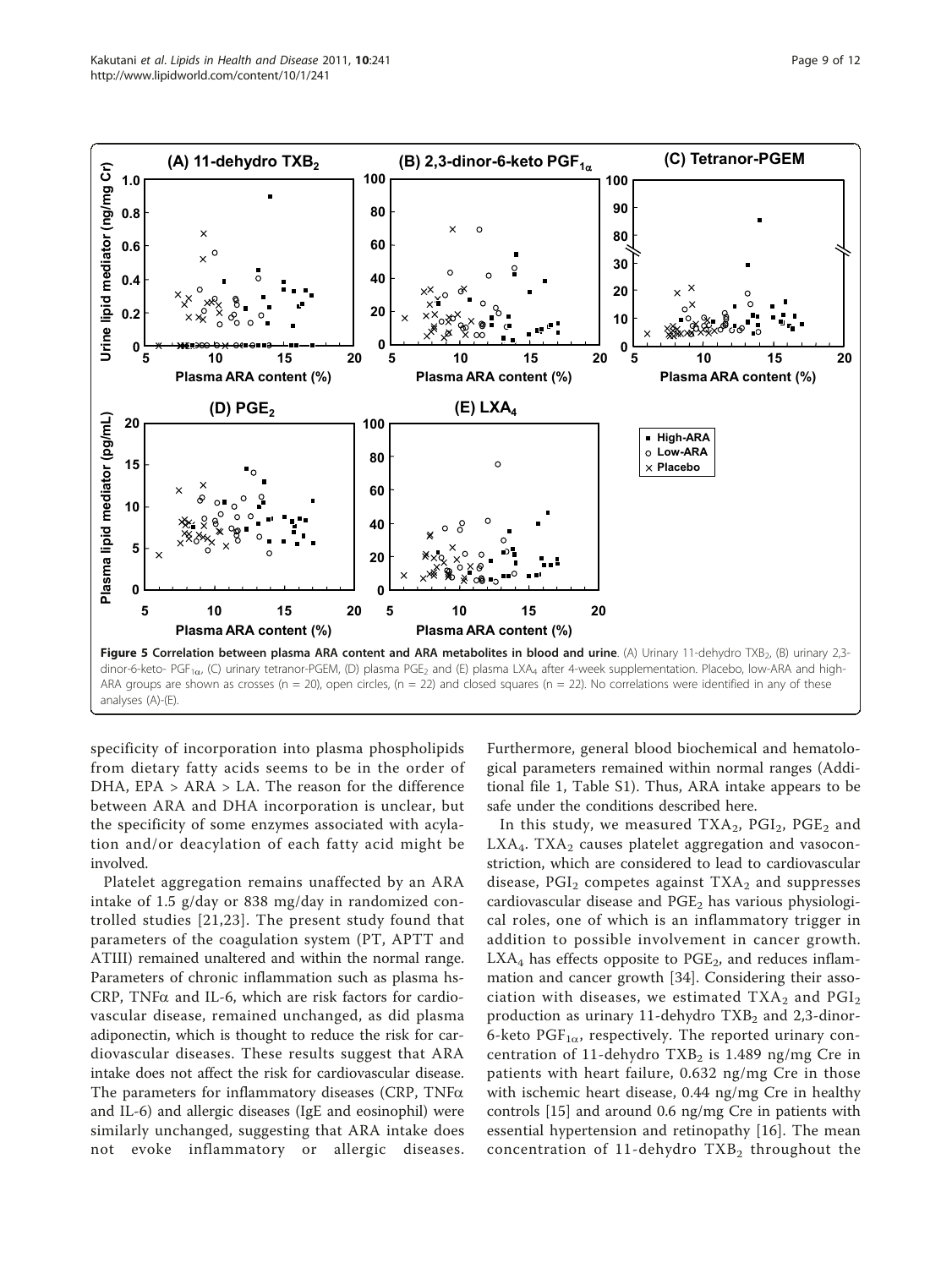<span id="page-9-0"></span>present study was < 0.4 ng/mg Cre, which was lower than the levels in these patients and did not significantly differ among the groups. Urinary 2,3-dinor-6-keto  $PGF_{1\alpha}$  was similarly unchanged and did not differ significantly among the groups. These results show that an increase in the ARA content of plasma phospholipids from 8% to 14% did not affect  $TXA_2$  and  $PGI_2$  contents. This is consistent with the finding that parameters for cardiovascular disease did not change. However, these findings seem to differ from those of a previous study in which both urinary 11-dehydro  $TXB<sub>2</sub>$  and 2,3-dinor-6keto PGF<sub>1 $\alpha$ </sub> were slightly increased by intake of 1.5 g ARA/day for 50 days [[22](#page-10-0)]. The larger dose and longer study duration might explain the discrepancies between that study and ours, but the actual reason for the difference remains unclear.

Several reports have described that plasma  $PGE<sub>2</sub>$ increases in inflammatory diseases. For instance, the plasma PGE<sub>2</sub> concentration increases to  $> 40$  pg/mL in patients with ulcerative colitis [[17\]](#page-10-0), and to 54.5 pg/mL in patients with advanced periodontitis [[18\]](#page-10-0) compared with about 10 pg/mL in controls. The plasma  $PGE_2$ concentration in the present study was about 10 pg/mL, which was below the values associated with inflammatory diseases. This value did not change or significantly differ throughout the study. Urinary concentrations of tetranor-PGEM, another marker of  $PGE<sub>2</sub>$  production, are higher in patients with cancer. The reported level is 11.6 ng/mg Cre in patients with colorectal cancer and 7.0 ng/mg Cre in matched controls [[19\]](#page-10-0). Another study indicated a urinary tetranor-PGEM concentration of 15.0 ng/mg Cre in patients with colorectal cancer and 7.17 ng/mg Cre in polyp-free controls [[35](#page-11-0)]. The mean concentration of tetranor-PGEM in the present study was 8 ng/mg Cre in the placebo and the low-ARA group, and 14 ng/mg Cre in the high-ARA group which seems relatively higher compared with normal levels reported previously. The high level of tetranor-PGEM in the high-ARA group was due to the three participants with levels > 30 ng/mg Cre. The higher levels in these participants were not changed by ARA supplementation or during the washout period. Thus, tetranor-PGEM concentration was not significantly changed by ARA supplementation, indicating that ARA intake does not affect a candidate marker of colorectal cancer. Plasma  $LXA<sub>4</sub>$  in the high-ARA groups was significantly increased after the washout period (Figure [4E](#page-7-0)). It was considered to be unrelated to ARA supplementation because the increase was also observed in the placebo group. Plasma  $LXA<sub>4</sub>$  level may be more variable compared to the other metabolites, but the details are unclear. The increase was slight and considered not to affect the state of the participants.

Next, we analyzed correlations between plasma ARA content and ARA metabolites concentrations after 4 weeks of ARA administration (Figure [5](#page-8-0)). Concentrations of each ARA metabolite were distributed across a wide range, although all participants were healthy volunteers. None of the values correlated with plasma ARA content or ARA dose. Several individual values were high, but these values seemed normal for these patients, because the high levels in those participants were not changed at baseline and at 2 and 8 weeks. These results indicate that the increase in plasma ARA content from 8% to 14% does not increase the production of  $TXA_2$ ,  $PGI_2$ ,  $PGE_2$  and  $LXA_4$ . The production of lipid mediators is not determined primarily by ARA content and seems to be controlled by other factors.

Diet was assessed to ensure that dietary intake of ARA and related fatty acids did not differ among the groups or as a result of the intervention. Participants consumed 170-200 mg/day of ARA from daily meals (Table [3\)](#page-5-0), which is within the normal reported range [\[1-3\]](#page-10-0) and values did not differ among the groups or with time. The intakes of DHA and EPA were 300-500 mg/day and 500-800 mg/day, respectively, and also did not differ among the groups. Although these values are within the common range in Japan, they are much more than those in Western countries ([[2\]](#page-10-0), [[36\]](#page-11-0)). Energy and macronutrient intake did not differ among the groups (Table [3\)](#page-5-0), and did not seem to affect the present data.

The effects of ARA supplementation on healthy elderly were clarified here, but studies of patients with specific diseases are needed. In summary, blood parameters of cardiovascular, inflammatory and allergic diseases, as well as urinary and plasma ARA metabolites did not change in Japanese healthy elderly participants who consumed ARA-enriched oil (240 or 720 mg/day of ARA) for 4 weeks although plasma ARA levels significantly increased.

#### Additional material

[Additional file 1: S](http://www.biomedcentral.com/content/supplementary/1476-511X-10-241-S1.DOC)upplemental Table S1. Physiological parameters and blood biochemical and hematological parameters

#### Author details

<sup>1</sup>Institute for Health Care Science, Suntory Wellness Ltd., Osaka, Japan. <sup>2</sup>Safety Science Institute, Suntory Business Expert Ltd., Osaka, Japan. <sup>3</sup>Department of Cellular Physiological Chemistry, Graduate School, Tokyc Medical and Dental University, Tokyo, Japan.

#### Authors' contributions

SK participated in the study design, measured lipid mediators and drafted the manuscript. YI and NT participated in the study design and acquired data. CH carried out the nutrition survey. HT and MK measured blood fatty acids. HK participated in the study design and drafted the manuscript. YS, YK and HS participated in the study design and helped to interpret the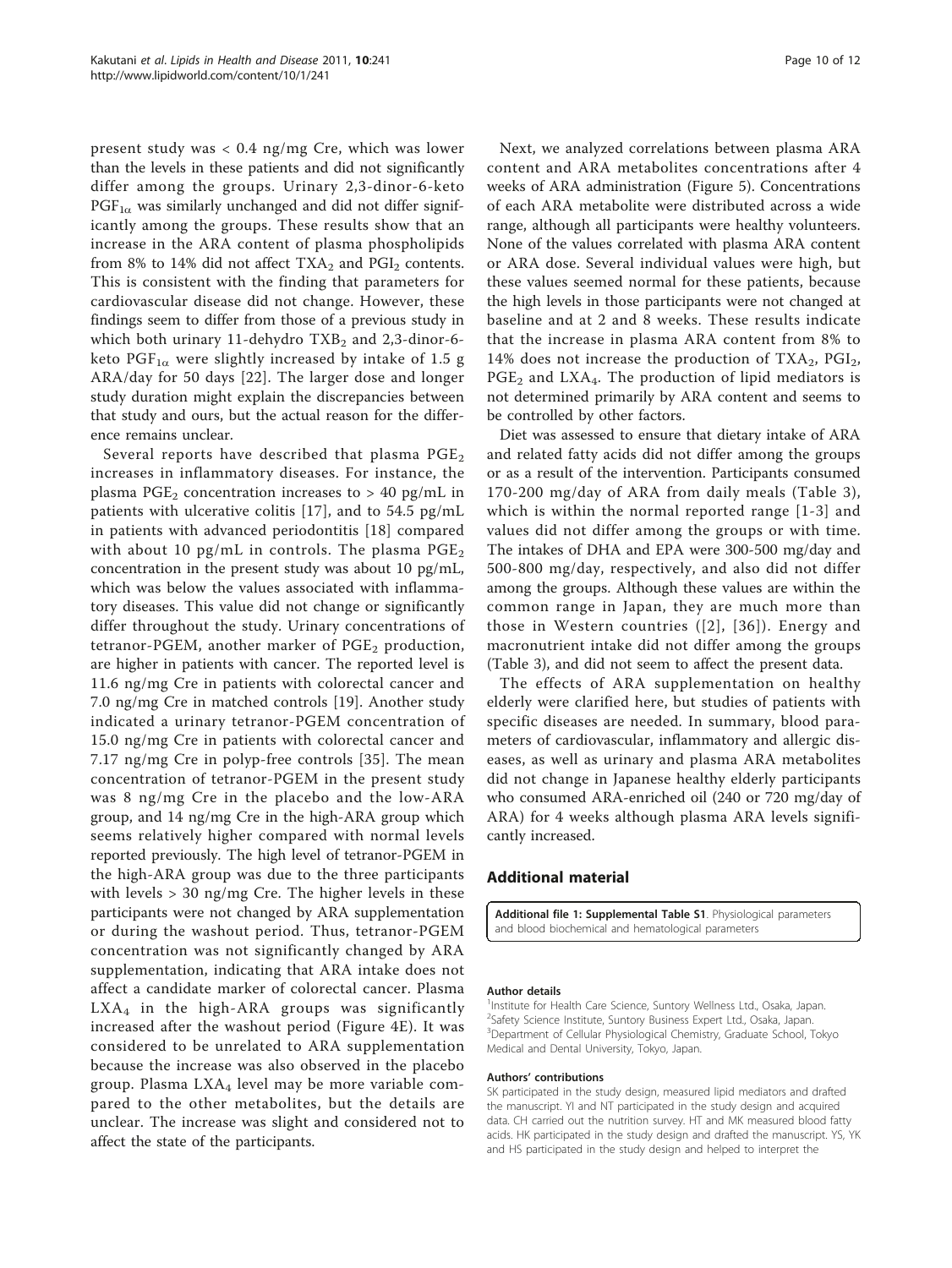<span id="page-10-0"></span>findings. IM participated in the study design and reviewed the manuscript. All authors read and approved the final manuscript.

#### Competing interests

SK, YI, NT, CH, HT, MK, HK, YS, YK and HS are employees of Suntory Wellness Ltd. or Suntory Business Expert Ltd., which is a manufacturer of foods including ARA-enriched edible oil. IM has consultancy relationships with Suntory Wellness Ltd.

#### Received: 6 December 2011 Accepted: 22 December 2011 Published: 22 December 2011

#### References

- 1. Linseisen J, Schulze MB, Saadatian-Elahi M, Kroke A, Miller AB, Boeing H: [Quantity and quality of dietary fat, carbohydrate, and fiber intake in the](http://www.ncbi.nlm.nih.gov/pubmed/12624486?dopt=Abstract) [German EPIC cohorts.](http://www.ncbi.nlm.nih.gov/pubmed/12624486?dopt=Abstract) Ann Nutr Metab 2003, 47:37-46.
- Sioen IA, Pynaert I, Matthys C, De Backer G, Van Camp J, De Henauw S: [Dietary intakes and food sources of fatty acids for Belgian women,](http://www.ncbi.nlm.nih.gov/pubmed/16933786?dopt=Abstract) [focused on n-6 and n-3 polyunsaturated fatty acids.](http://www.ncbi.nlm.nih.gov/pubmed/16933786?dopt=Abstract) Lipids 2006, 41:415-22.
- 3. Kawabata T, Hirota S, Hirayama T, Adachi N, Hagiwara C, Iwama N, Kamachi K, Araki E, Kawashima H, Kiso Y: [Age-related changes of dietary](http://www.ncbi.nlm.nih.gov/pubmed/21420843?dopt=Abstract) [intake and blood eicosapentaenoic acid, docosahexaenoic acid, and](http://www.ncbi.nlm.nih.gov/pubmed/21420843?dopt=Abstract) [arachidonic acid levels in Japanese men and women.](http://www.ncbi.nlm.nih.gov/pubmed/21420843?dopt=Abstract) Prostaglandins Leukot Essent Fatty Acids 2011, 84:131-7.
- 4. Fleith M, Clandinin MT: [Dietary PUFA for preterm and term infants:](http://www.ncbi.nlm.nih.gov/pubmed/16048149?dopt=Abstract) [review of clinical studies.](http://www.ncbi.nlm.nih.gov/pubmed/16048149?dopt=Abstract) Crit Rev Food Sci Nutr 2005, 45:205-29.
- 5. Maniongui C, Blond JP, Ulmann L, Durand G, Poisson JP, Bézard J: [Age](http://www.ncbi.nlm.nih.gov/pubmed/8487621?dopt=Abstract)[related changes in delta 6 and delta 5 desaturase activities in rat liver](http://www.ncbi.nlm.nih.gov/pubmed/8487621?dopt=Abstract) [microsomes.](http://www.ncbi.nlm.nih.gov/pubmed/8487621?dopt=Abstract) Lipids 1993, 28:291-7.
- 6. Ishikura Y, Ikeda G, Akimoto K, Hata M, Kusumoto A, Kidokoro A, Kontani M, Kawashima H, Kiso Y, Koga Y: Arachidonic acid supplementation decreases P300 latency and increases P300 amplitude of event-related potentials in healthy elderly men. Neuropsychobiol 2009, 60:73-9.
- 7. Oe H, Hozumi T, Murata E, Matsuura H, Negishi K, Matsumura Y, Iwata S, Ogawa K, Sugioka K, Takemoto Y, Shimada K, Yoshiyama M, Ishikura Y, Kiso Y, Yoshikawa J: [Arachidonic acid and docosahexaenoic acid](http://www.ncbi.nlm.nih.gov/pubmed/17591648?dopt=Abstract) [supplementation increases coronary flow velocity reserve in Japanese](http://www.ncbi.nlm.nih.gov/pubmed/17591648?dopt=Abstract) [elderly individuals.](http://www.ncbi.nlm.nih.gov/pubmed/17591648?dopt=Abstract) Heart 2008, 94:316-21.
- 8. Kotani S, Nakazawa H, Tokimasa T, Akimoto K, Kawashima H, Toyoda-Ono Y, Kiso Y, Okaichi H, Sakakibara M: [Synaptic plasticity preserved with](http://www.ncbi.nlm.nih.gov/pubmed/12871767?dopt=Abstract) [arachidonic acid diet in aged rats.](http://www.ncbi.nlm.nih.gov/pubmed/12871767?dopt=Abstract) Neurosci Res 2003, 46:453-61.
- 9. Okaichi Y, Ishikura Y, Akimoto K, Kawashima H, Toyoda-Ono Y, Kiso Y, Okaichi H: [Arachidonic acid improves aged rats](http://www.ncbi.nlm.nih.gov/pubmed/15811397?dopt=Abstract)' spatial cognition. Physiol Behav 2005, 84:617-23.
- 10. Fukaya T, Gondaira T, Kashiyae Y, Kotani S, Ishikura Y, Fujikawa S, Kiso Y, Sakakibara M: [Arachidonic acid preserves hippocampal neuron](http://www.ncbi.nlm.nih.gov/pubmed/16790296?dopt=Abstract) [membrane fluidity in senescent rats.](http://www.ncbi.nlm.nih.gov/pubmed/16790296?dopt=Abstract) Neurobiol Aging 2007, 28:1179-86.
- 11. Nakano D, Ishii F, Fujii K, Ishikura Y, Akimoto K, Kontani M, Kawashima H, Kiso Y, Matsumura Y: [Effects of dietary arachidonic acid supplementation](http://www.ncbi.nlm.nih.gov/pubmed/17484384?dopt=Abstract) [on age-related changes in endothelium-dependent vascular responses.](http://www.ncbi.nlm.nih.gov/pubmed/17484384?dopt=Abstract) J Nutr Sci Vitaminol 2007, 53:75-81.
- 12. Narumiya S, FitzGerald GA: [Genetic and pharmacological analysis of](http://www.ncbi.nlm.nih.gov/pubmed/11435452?dopt=Abstract) [prostanoid receptor function.](http://www.ncbi.nlm.nih.gov/pubmed/11435452?dopt=Abstract) J Clin Invest 2001, 108:25-30.
- 13. Davì G, Patrono C: [Platelet activation and atherothrombosis.](http://www.ncbi.nlm.nih.gov/pubmed/18077812?dopt=Abstract) N Engl J Med 2007, 357:2482-94.
- 14. Markowitz SD: Aspirin and colon cancer-[targeting prevention?](http://www.ncbi.nlm.nih.gov/pubmed/17522404?dopt=Abstract) N Engl J Med 2007, 356:2195-8.
- 15. Santilli F, Davì G, Basili S, Lattanzio S, Cavoni A, Guizzardi G, De Feudis L, Traisci G, Pettinella C, Paloscia L, Minuz P, Meneguzzi A, Ciabattoni G, Patrono C: [Thromboxane and prostacyclin biosynthesis in heart failure of](http://www.ncbi.nlm.nih.gov/pubmed/20180823?dopt=Abstract) [ischemic origin: effects of disease severity and aspirin treatment.](http://www.ncbi.nlm.nih.gov/pubmed/20180823?dopt=Abstract) J Thromb Haemost 2010, 8:914-22.
- 16. Minuz P, Patrignani P, Gaino S, Seta F, Capone ML, Tacconelli S, Degan M, Faccini G, Fornasiero A, Talamini G, Tommasoli R, Arosio E, Santonastaso CL, Lechi A, Patrono C: [Determinants of platelet activation in human](http://www.ncbi.nlm.nih.gov/pubmed/14656953?dopt=Abstract) [essential hypertension.](http://www.ncbi.nlm.nih.gov/pubmed/14656953?dopt=Abstract) Hypertension 2004, 43:64-70.
- 17. Wiercińska-Drapało A, Flisiak R, Prokopowicz D: [Effects of ulcerative colitis](http://www.ncbi.nlm.nih.gov/pubmed/10560618?dopt=Abstract) activity on plasma and mucosal prostaglandin  $E<sub>2</sub>$  [concentration.](http://www.ncbi.nlm.nih.gov/pubmed/10560618?dopt=Abstract) Prostaglandins Other Lipid Mediat 1999, 58:159-65.
- 18. Leibur E, Tuhkanen A, Pintson U, Söder PO: Prostaglandin E<sub>2</sub> [levels in](http://www.ncbi.nlm.nih.gov/pubmed/10483068?dopt=Abstract) [blood plasma and in crevicular fluid of advanced periodontitis patients](http://www.ncbi.nlm.nih.gov/pubmed/10483068?dopt=Abstract) [before and after surgical therapy.](http://www.ncbi.nlm.nih.gov/pubmed/10483068?dopt=Abstract) Oral Dis 1999, 5:223-8.
- 19. Cai Q, Gao YT, Chow WH, Shu XO, Yang G, Ji BT, Wen W, Rothman N, Li HL, Morrow JD, Zheng W: [Prospective study of urinary](http://www.ncbi.nlm.nih.gov/pubmed/17075120?dopt=Abstract) prostaglandin  $E_2$  [metabolite and colorectal cancer risk.](http://www.ncbi.nlm.nih.gov/pubmed/17075120?dopt=Abstract) J Clin Oncol 2006, 24:5010-6.
- 20. Kuliczkowski W, Witkowski A, Polonski L, Watala C, Filipiak K, Budaj A, Golanski J, Sitkiewicz D, Pregowski J, Gorski J, Zembala M, Opolski G, Huber K, Arnesen H, Kristensen SD, De Caterina R: [Interindividual variability](http://www.ncbi.nlm.nih.gov/pubmed/19174428?dopt=Abstract) [in the response to oral antiplatelet drugs: a position paper of the](http://www.ncbi.nlm.nih.gov/pubmed/19174428?dopt=Abstract) [Working Group on antiplatelet drugs resistance appointed by the](http://www.ncbi.nlm.nih.gov/pubmed/19174428?dopt=Abstract) [Section of Cardiovascular Interventions of the Polish Cardiac Society,](http://www.ncbi.nlm.nih.gov/pubmed/19174428?dopt=Abstract) [endorsed by the Working Group on Thrombosis of the European](http://www.ncbi.nlm.nih.gov/pubmed/19174428?dopt=Abstract) [Society of Cardiology.](http://www.ncbi.nlm.nih.gov/pubmed/19174428?dopt=Abstract) Eur Heart J 2009, 30:426-35.
- 21. Nelson GJ, Schmidt PC, Bartolini G, Kelley DS, Kyle D: [The effect of dietary](http://www.ncbi.nlm.nih.gov/pubmed/9113631?dopt=Abstract) [arachidonic acid on platelet function, platelet fatty acid composition,](http://www.ncbi.nlm.nih.gov/pubmed/9113631?dopt=Abstract) [and blood coagulation in humans.](http://www.ncbi.nlm.nih.gov/pubmed/9113631?dopt=Abstract) Lipids 1997, 32:421-5.
- 22. Ferretti A, Nelson GJ, Schmidt PC, Kelley DS, Bartolini G, Flanagan VP: [Increased dietary arachidonic acid enhances the synthesis of vasoactive](http://www.ncbi.nlm.nih.gov/pubmed/9113633?dopt=Abstract) [eicosanoids in humans.](http://www.ncbi.nlm.nih.gov/pubmed/9113633?dopt=Abstract) Lipids 1997, 32:435-9.
- 23. Kusumoto A, Ishikura Y, Kawashima H, Kiso Y, Takai S, Miyazaki M: [Effects of](http://www.ncbi.nlm.nih.gov/pubmed/17445350?dopt=Abstract) [arachidonate-enriched triacylglycerol supplementation on serum fatty](http://www.ncbi.nlm.nih.gov/pubmed/17445350?dopt=Abstract) [acids and platelet aggregation in healthy male subjects with a fish diet.](http://www.ncbi.nlm.nih.gov/pubmed/17445350?dopt=Abstract) Br J Nutr 2007, 98:626-35.
- 24. Higashiyama K, Yaguchi T, Akimoto K, Fujikawa S, Shimizu S: Effects of mineral addition on the growth morphology of and arachidonic acid production by Mortierella alpina 1S-4. J Am Oil Chem Soc 1998, 75:1815-9.
- 25. Folch J, Lees M, Stanley GHS: [A simple method for the isolation and](http://www.ncbi.nlm.nih.gov/pubmed/13428781?dopt=Abstract) [purification of total lipids from animal tissues.](http://www.ncbi.nlm.nih.gov/pubmed/13428781?dopt=Abstract) J Biol Chem 1957, 226:497-509.
- 26. Sakuradani E, Kobayashi M, Shimizu S: Δ[9-Fatty acid desaturase from](http://www.ncbi.nlm.nih.gov/pubmed/10091601?dopt=Abstract) [arachidonic acid-producing fungus: unique gene sequence and its](http://www.ncbi.nlm.nih.gov/pubmed/10091601?dopt=Abstract) [heterologous expression in a fungus.](http://www.ncbi.nlm.nih.gov/pubmed/10091601?dopt=Abstract) Eur J Biochem 1999, 260:208-216.
- 27. Murphey LJ, Williams MK, Sanchez SC, Byrne LM, Csiki I, Oates JA, Johnson DH, Morrow JD: [Quantification of the major urinary metabolite](http://www.ncbi.nlm.nih.gov/pubmed/15494133?dopt=Abstract) of PGE<sub>2</sub> [by a liquid chromatographic/mass spectrometric assay:](http://www.ncbi.nlm.nih.gov/pubmed/15494133?dopt=Abstract) determination of cyclooxygenase-specific PGE<sub>2</sub> [synthesis in healthy](http://www.ncbi.nlm.nih.gov/pubmed/15494133?dopt=Abstract) [humans and those with lung cancer.](http://www.ncbi.nlm.nih.gov/pubmed/15494133?dopt=Abstract) Anal Biochem 2004, 334:266-75.
- 28. Murakami K, Mizoue T, Sasaki S, Ohta M, Sato M, Matsushita Y, Mishima N: [Dietary intake of folate, other B vitamins, and omega-3 polyunsaturated](http://www.ncbi.nlm.nih.gov/pubmed/18061404?dopt=Abstract) [fatty acids in relation to depressive symptoms in Japanese adults.](http://www.ncbi.nlm.nih.gov/pubmed/18061404?dopt=Abstract) Nutrition 2008, 24:140-7.
- 29. Science and Technology Agency: Standard tables of food composition in Japan (in Japanese). 5th rev edition. Tokyo: Printing Bureau of the Ministry of Finance; 2005.
- 30. Science and Technology Agency: Standard tables of food composition in Japan, fatty acids section (in Japanese). 5th rev edition. Tokyo Printing Bureau of the Ministry of Finance; 2005.
- 31. Hirota S, Adachi N, Gomyo T, Kawashima H, Kiso Y, Kawabata T: [Low-dose](http://www.ncbi.nlm.nih.gov/pubmed/20580541?dopt=Abstract) [arachidonic acid intake increases erythrocytes and plasma arachidonic](http://www.ncbi.nlm.nih.gov/pubmed/20580541?dopt=Abstract) [acid in young women.](http://www.ncbi.nlm.nih.gov/pubmed/20580541?dopt=Abstract) Prostaglandins Leukot Essent Fatty Acids 2010, 83:83-8.
- 32. Cao J, Schwichtenberg KA, Hanson NQ, Tsai MY: [Incorporation and](http://www.ncbi.nlm.nih.gov/pubmed/17053155?dopt=Abstract) [clearance of omega-3 fatty acids in erythrocyte membranes and plasma](http://www.ncbi.nlm.nih.gov/pubmed/17053155?dopt=Abstract) [phospholipids.](http://www.ncbi.nlm.nih.gov/pubmed/17053155?dopt=Abstract) Clin Chem 2006, 52:2265-72.
- 33. Mori TA, Burke V, Puddey IB, Watts GF, O'Neal DN, Best JD: [Purified](http://www.ncbi.nlm.nih.gov/pubmed/10799369?dopt=Abstract) [eicosapentaenoic and docosahexaenoic acids have differential](http://www.ncbi.nlm.nih.gov/pubmed/10799369?dopt=Abstract) [effects on serum lipids and lipoproteins, LDL particle size, glucose,](http://www.ncbi.nlm.nih.gov/pubmed/10799369?dopt=Abstract) [and insulin in mildly hyperlipidemic men.](http://www.ncbi.nlm.nih.gov/pubmed/10799369?dopt=Abstract) Am J Clin Nutr 2000, 71:1085-94.
- 34. Chiang N, Serhan CN, Dahlén SE, Drazen JM, Hay DW, Rovati GE, Shimizu T, Yokomizo T, Brink C: [The lipoxin receptor ALX: potent ligand-specific and](http://www.ncbi.nlm.nih.gov/pubmed/16968948?dopt=Abstract) [stereoselective actions in vivo.](http://www.ncbi.nlm.nih.gov/pubmed/16968948?dopt=Abstract) Pharmacol Rev 2006, 58:463-87.